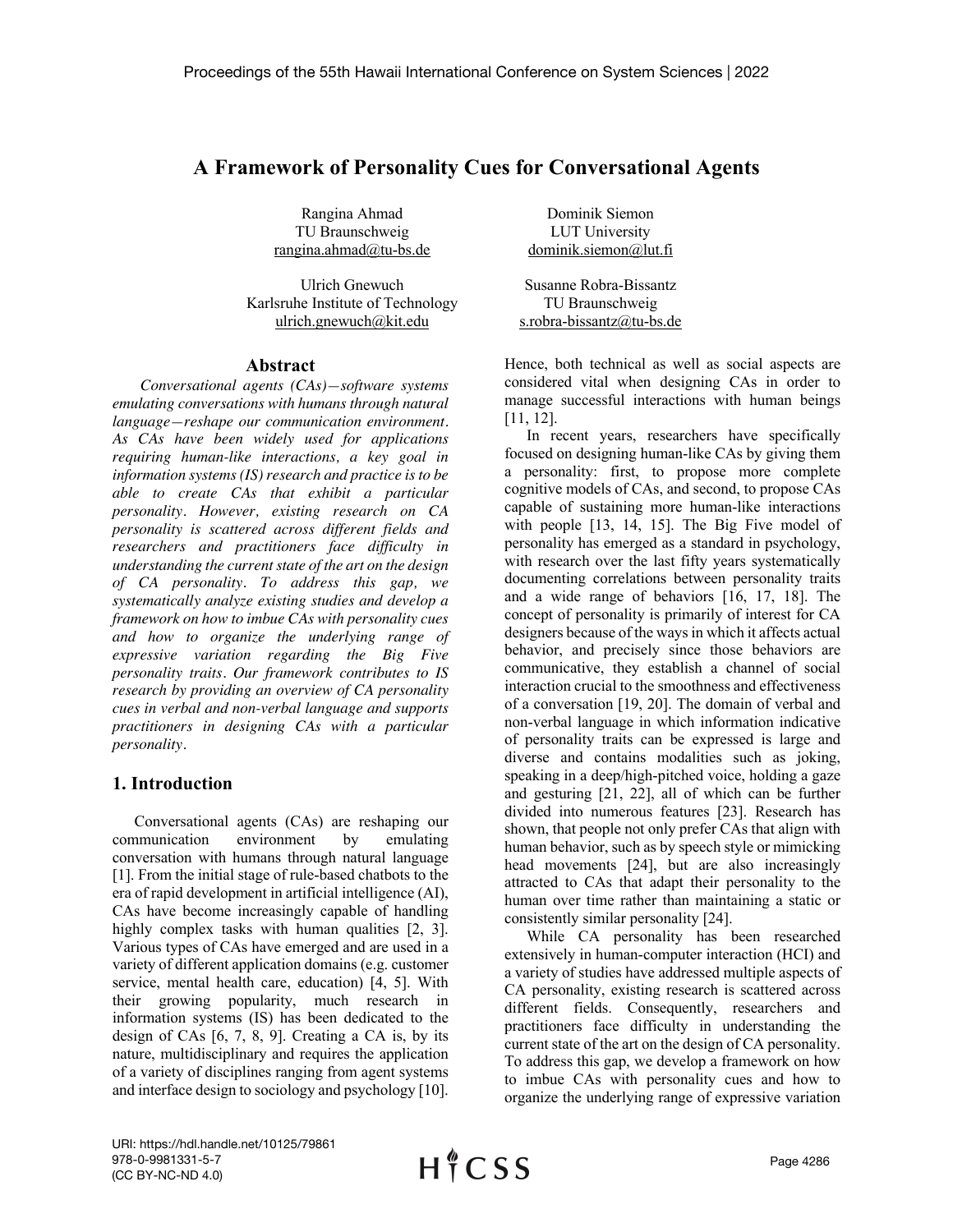regarding the Big Five personality traits. We aim to provide an overview of personality markers manifested in verbal and non-verbal language and derive implications for future studies with the following research question:

#### *What are existing personality cues for conversational agents and how to structure them?*

To answer this research question, we conduct a systematic literature review (SLR) following the guidelines by Webster and Watson [25]. In order to identify existing personality cues in CAs, we analyze 22 publications and structure our review using a framework based on the Big Five model of personality. Our study contributes to IS research by providing a comprehensive overview of personality cues specific to the Big Five dimensions, divided into verbal, paraverbal and body language features. The systematic framework of personality cues can be used by practitioners to implement and test their effects in the design of their CAs.

The paper is structured as follows: First, we introduce the foundations of personality theory and CAs before presenting our SLR, the results of our framework and the discussion of them, and ultimately, the paper's contribution and limitations. The paper concludes with implications for further research.

## **2. Research Background**

## **2.1 The Big Five Model of Personality**

In psychology (specifically in trait theory) it is assumed that people's behavior and feelings can be explained to some extent in terms of underlying personality traits, which are regarded as specific features of one's personality and are enduring dispositions that are relatively stable over time [17, 18]. Multifactorial models such as the generally accepted taxonomy of the Big Five model have formalized and standardized personality traits in order to measure personality [26]. Compared to other existing personality models, the Big Five model has been found to be stable across cultures, as well as observers and has been widely used in a variety of disciplines [18]. Derived through factorial studies, five fundamental traits or dimensions have been described and defined for a comprehensive assessment of individuals: extraversion, openness (to experience), agreeableness, conscientiousness and neuroticism [17, 18].

The trait openness (to experience) refers to the extent to which a person is open to experiencing a variety of activities, and prefers novelty over convention [27]. It manifests in traits such as creativity, imaginativeness, curiosity, and aesthetic appreciation. Open people are heavily invested in cultivating new experiences, and are described as original, curious and liberal [28]. People who fall at the other end of this factor – called the opposite pole – are uncreative, conventional and narrow in their interests, conservative and sometimes rigid in their approach to life's challenges and opportunities [27]. The second dimension – conscientiousness – refers to the extent to which people prefer an organized or a flexible approach in life, and is thus concerned with the way in which they control, regulate, and direct their impulses [28]. People who score high on conscientiousness are hardworking, conscientious, punctual, and persevering [27]. People who score low on conscientiousness, in contrast, tend to be disorganized, negligent, lazy, aimless and are likely to give up [29]. The third Big Five trait extraversion is the orientation to the outside world rather than to private experience. The factor thus refers to the extent to which people enjoy company, and seek excitement and stimulation. People who score high on extraversion tend to be affectionate, jovial, talkative, joiners, and fun-loving [27]. In contrast, low extraversion (also called introversion) scorers are likely to be reserved, quiet, loners, passive, and lacking the ability to express strong emotion [29]. The dimension agreeableness reflects individual differences concerning cooperation and social harmony [29]. Individuals who score in the direction of agreeableness tend to be trusting, generous, softhearted, acceptant, and good-natured. People who score in the other direction are generally suspicious, stingy, unfriendly, irritable, and critical of other people [28]. Lastly, the fifth dimension, neuroticism, has to do with people's emotional instability. Although neurosis is an almost obsolete psychiatric term referring to pathological manifestations of anxiety, neuroticism refers to a considerably wider range of negative emotions, including anger, sadness, shame, and embarrassment [27]. People scoring high on neuroticism can be characterized as being anxious, nervous, moody, and vulnerable [27]. On the other hand, people scoring low on neuroticism can be described as emotionally stable, calm and eventempered [28]. The Big Five personality traits are summarized in table 1.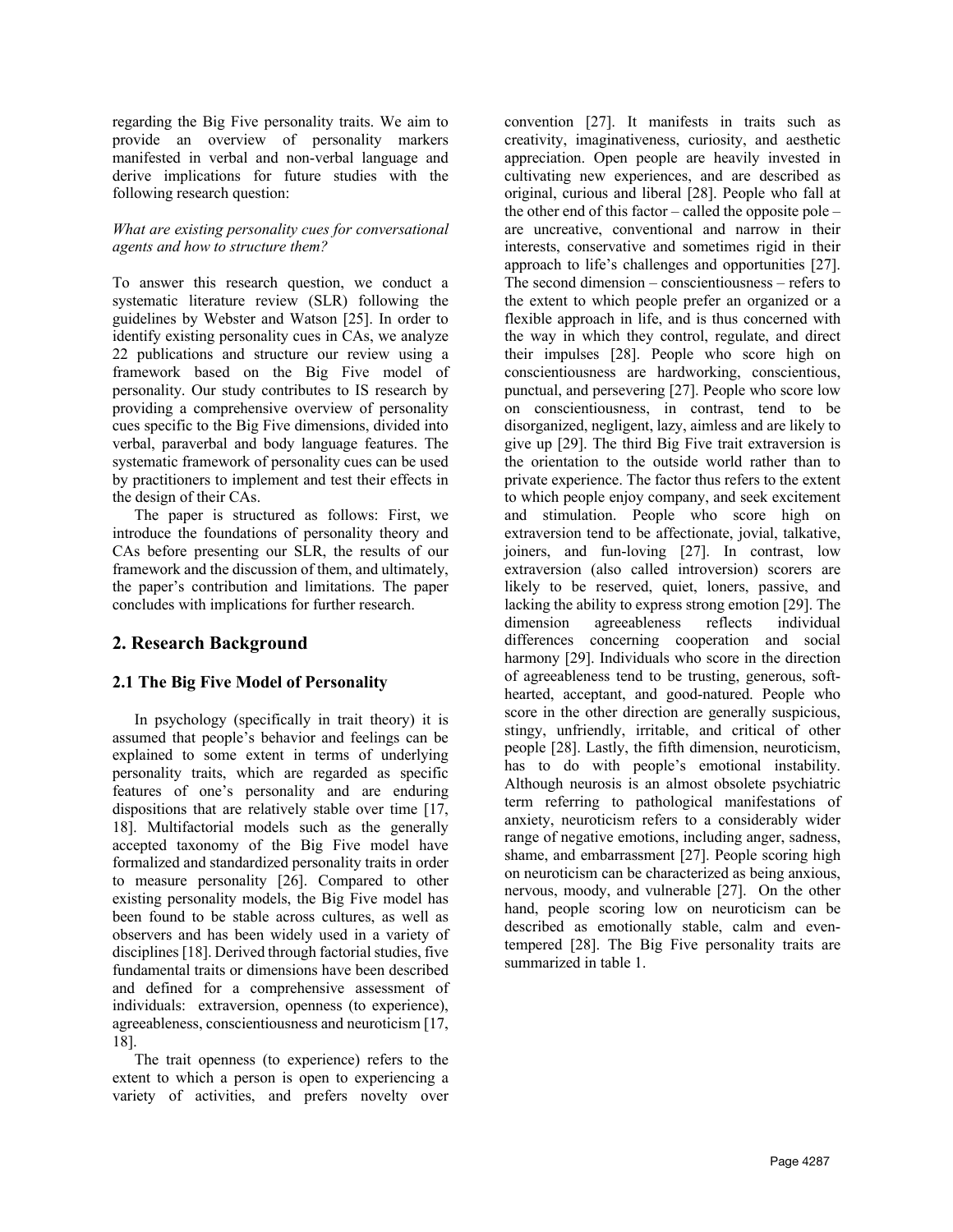| <b>Dimension</b> | <b>High Scores</b>                    | <b>Low Scores</b>   |
|------------------|---------------------------------------|---------------------|
| Openness         | imaginative, creative, down-to-earth, |                     |
|                  | original, prefers                     | uncreative,         |
|                  | variety, curious,                     | conventional,       |
|                  | liberal                               | conservative        |
|                  | Conscientiousness hard-working, well- | negligent, lazy,    |
|                  | organized, punctual,                  | disorganized,       |
|                  | ambitious,                            | late, aimless,      |
|                  | persevering                           | quitting            |
| Extraversion     | affectionate, joiner,                 | reserved, loner,    |
|                  | talkative, fun loving,                | quiet, sober,       |
|                  | active, passionate                    | passive, unfeeling  |
| Agreeableness    | soft-hearted, trusting,               | ruthless,           |
|                  | generous,                             | suspicious,         |
|                  | acquiescent, lenient,                 | stingy,             |
|                  | good-natured                          | antagonistic,       |
|                  |                                       | critical, irritable |
| Neuroticism      | anxious, tempe-                       | calm, even-         |
|                  | ramental, self-con-                   | tempered,           |
|                  | scious, emotional                     | comfortable,        |
|                  |                                       | unemotional         |

**Table 1. The Big Five Personality Traits**

## **2.2 Personality and Linguistic Cues**

The Big Five approach to the taxonomy of traits is based on natural language, more precisely lexical resources [13]. The lexical hypothesis states that most of socially relevant and salient personality characteristics have become encoded in the natural language [30]. Correlations between a range of linguistic variables and personality traits have been discovered by the frequency with which certain categories of words are used as well as the variations in word usage [31, 32]. Language use has been therefore scientifically proven to be unique, relatively reliable over time and internally consistent [30]. Accordingly, language constitutes and predicts aspects of personality. Psychologists have further discovered that people use a variety of cues depending upon the context [16]. However, to guide the determination of personality, people consistently rely a great deal on verbal and non-verbal cues. Mehrabian et al. [33, 34] developed a rule in the communication process, stating that personality can be expressed through verbal language (words), paraverbal language (tone of voice, pitch, volume, pace, etc.) and body language (gestures, posture, facial expressions, etc.). For example, in paraverbal language, cues such as speech rate range, loudness or fundamental frequency distinguish submissive from dominant individuals [35]. On all three communication levels, such language cues can be used to help imbue CAs with personalities, in order to sustain more human-like interactions with people [13, 14, 15]. A combination of these linguistic cues can further help portray a

specific CA personality: as some contexts, for example in mental health care, require CAs to have a more emphatic and agreeable personality rather than a neurotic personality. Understanding how to *not* imbue a CA with specific cues in some use cases can therefore be helpful, too.

## **2.3 Conversational Agents**

CAs are software systems designed to interact with humans using natural language [8]. The first CA, called ELIZA, was developed in 1966 [36] and although it was a rule-based system, it was already able to mimic human conversations and create perceptions of personality among their users. Since then, technology has immensely improved due to advances in AI and machine learning and CAs are implemented in many different application domains such as customer service, mental health care, and education [4, 5]. In doing so, CAs use modern natural language processing (NLP) techniques to be able to understand their users, but also to communicate in a natural way. Diederich et al. [9] state that CAs can take various forms and differ by communication mode, embodiment and the context in which they are used. Since CAs are used to interact or communicate, the mode of communication and embodiment determine the type of social cues that can be used to facilitate rich communication [7, 37]. These characteristics, i.e., the use of social cues via embodiment or communication mode, reflect how a CA is perceived by its users [38]. Basically, three types of CAs can be distinguished: they differ in their embodiment and communication mode, which are text-based CAs (i.e., chatbots), embodied CAs (e.g., avatars or 3D animated figures) and voice-based CAs (e.g., Amazon's Alexa). Chatbots, i.e. text-based CAs, can primarily communicate via their textual language, while voicebased CAs are considered a richer medium due to their additional use of voice [9]. They can transmit more information than a pure text-based chatbot. Another form of CAs are embodied CAs (ECAs), which additionally have a visual form, e.g. an animated 3D model and can therefore use body language to transmit further information to their users [38, 39]. In combination with a voice, an ECA represents a rich medium that can transmit a range of social cues [40, 41]. For example, hand gestures in combination with a defining and louder voice can transmit more information than a pure text-based chatbot [35]. These social cues consequently influence the way the user perceives the CA, for example what kind of personality the CA reflects due to the imbued cues [7, 15, 37, 42, 43].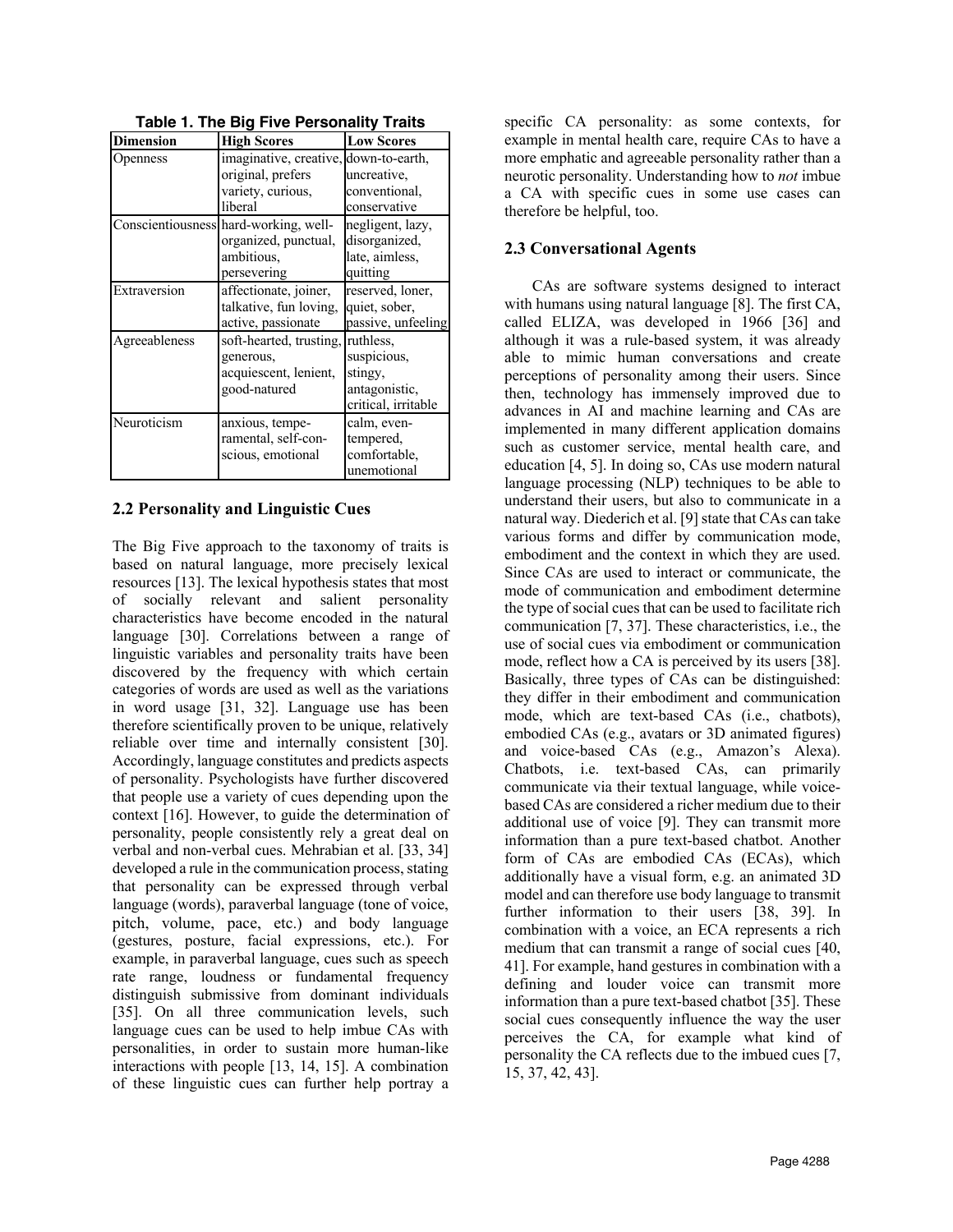However, it has been shown that the design of CAs is not only a technical challenge [7], but that psychological factors, which may arise from the choice of cues, must also be considered. This is because many users attribute a personality to a CA, which is triggered by the use of various verbal, paraverbal, or body language cues. In order for designers and providers of CAs to better understand the effect that certain cues have on the perception of personality of their CAs, it should be clearly shown which cues can be used for which type of CAs to induce which personality traits.

#### **3. Method**

To identify specific cues for the manifestations of personality in CAs, we conducted a systematic literature review following the approach of Webster and Watson [36]. We decided to use two databases from different disciplines (i.e., Scopus and ACM Digital Library) to cover a broad range of studies in IS and HCI. Next, we specified the search term, that we constructed to correspond to our focus on CAs and personality and included synonyms for each term. We identified the following terms that are used for any forms of CAs: conversational agent, virtual agent, digital agent, conversational assistant, virtual assistant, digital assistant, chatbot or chatterbot. We combined these terms with the search criteria dealing with personality traits and came up with the following search term in total: *ABS(("conversational agent" OR "virtual agent" OR "digital agent" OR "conversational assistant" OR "virtual assistant" OR "digital assistant" OR chatbot\* OR chatterbot\* OR chatterbox\*) AND (personality OR "big 5" OR "big five" OR "openness to experience" OR "conscientiousness" OR "extraversion" OR "agreeableness" OR "neuroticism")).*

The search was conducted in June 2020 and the search string was used to search the articles' abstracts, resulting in 142 documents for the ACM digital library and 285 for Scopus (Scopus includes the AIS eLibrary). After reviewing abstracts, 335 articles were excluded due to limited relevance or lack of scientific rigor, leaving 92 articles that were analyzed based on their full text. After a full text analysis of the remaining papers, 66 papers were excluded leaving 18 papers for a qualitative content analysis. Based on these papers, a forward and backward search was performed, resulting in the inclusion of an additional 4 papers. This selection was based on a consensus agreement reached iteratively in a discussion between the authors. Thus, in total, 22 relevant papers were examined (see figure 2). The criterion for relevance was that the paper must cover at least one or more personality traits (Big Five) and apply a defined cue to any form of CAs (e.g. digital assistant, chatbot, etc.). In addition, the paper must describe the effect of a design feature/cue on the CA's perceived personality. For example, Neff et al. [21] was found via the Scopus database, covers an ECA, various cues for verbal language and body language regarding the personality trait extraversion.

We followed a deductive qualitative content analysis based on the aspects related to the selection criteria. First, we looked at what personality traits were considered and coded the traits according to the Big Five dimensions. Next, we examined the form of the CA (chatbot, voice assistant or ECA), and based on that, we identified the incorporated features or social cues and coded the characteristics verbal language, paraverbal language, and body language. The last step was to identify what effect the cue(s) had on the defined personality trait, e.g., reflecting a high degree or low degree of the trait. Figure 1 provides an overview of our systematic literature review.



#### **Review**

#### **4. Results**

Out of the 22 papers that we analyzed to derive existing personality cues from, 14 studies focused on ECAs, while 4 studies looked more closely at chatbots and another 4 at voice assistants. The papers were published between 2000 and 2020, the majority of them using experiments as their methodologies. Based on each of the Big Five personality dimensions [17, 18], we classified the cues into the three categories verbal, paraverbal and body language [33, 34]. In total, we identified 148 cues. The results showed that the fewest cues were found in the dimension openness (for experience), while the trait extraversion had the most cues on both its poles. In the following, we present the findings of our personality cues in detail.

**Openness (to experience).** This personality trait was the dimension with the smallest number of cues (a total of 6) that we have found in our body of research. While cues such as *wrist extension, more pronounced movements, increased stroke scale* and *more*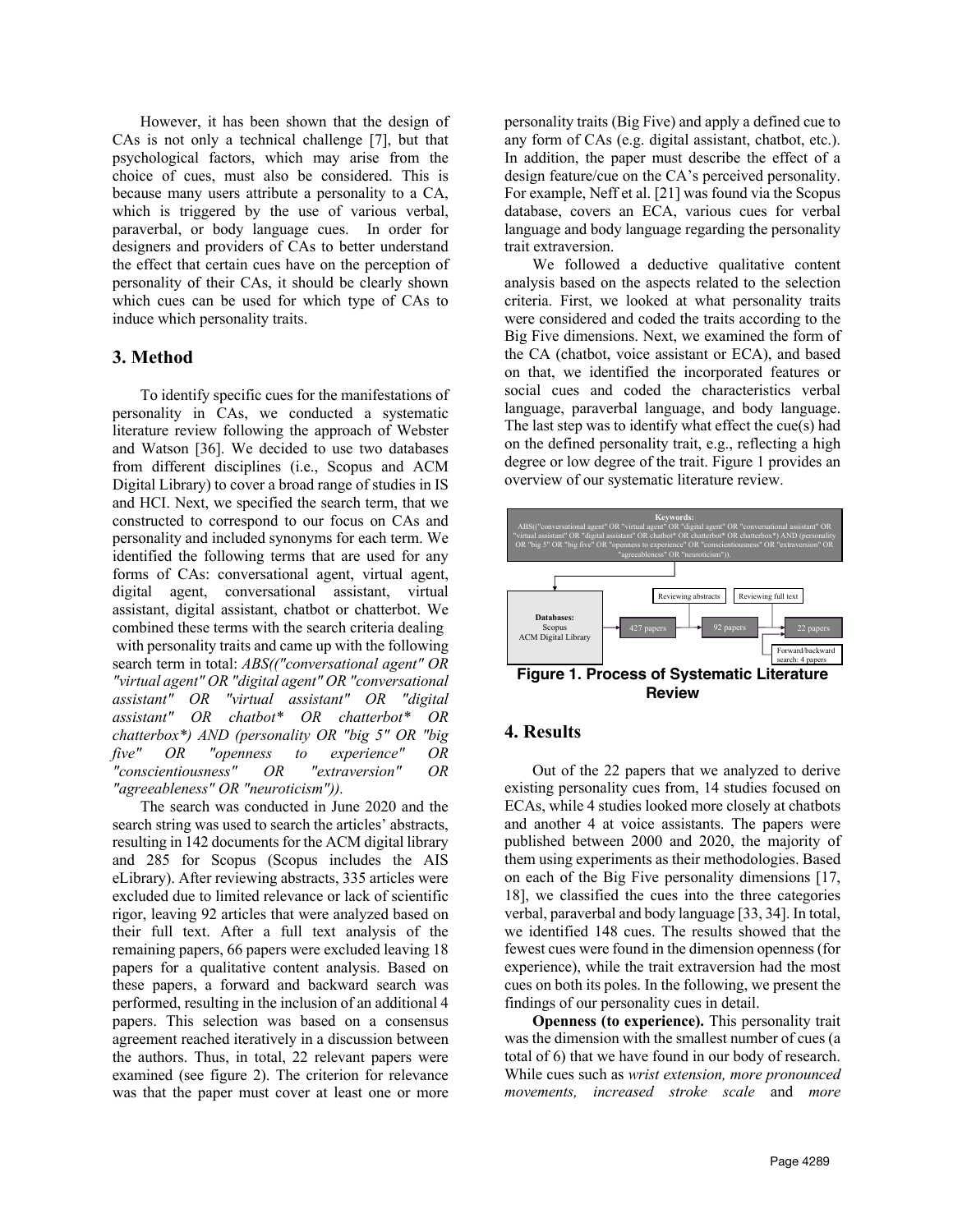*controlled body movements* [22] reflect a high score in openness when it comes to an ECA's body language, the studies did not contain any further information on the trait's opposite pole. In the category paraverbal language, research showed that *disfluencies in speech* [46] is characteristic for low openness, while *high emotionality in female voice* [47] is considered a personality cue for high openness. We did not find any cues regarding verbal language.

**Agreeableness.** While we could not derive any paraverbal language cues for this dimension, the findings of our SLR did result into a number of body and verbal language cues. As for the latter, a CA can be imbued with verbal cues such as *high verbosity, verb strength, content polarity* [48] and *affective expressions* [49] in order to let the CA appear more agreeable. Further, by making *more restatements* [48] and *suggestions* [49] and asking *more questions* [49], a CA can also convey agreeableness. However, *assertions*, *projective statements* and *terse expressions* [49] let a CA appear less agreeable. When it comes to body language, cues such as a *tilted head* [48] and *exhibiting less of a vertical arm* [22] reflect high agreeableness, whereas *average velocity*, *less arm swivels*, *body disfluency*, *less clavicle use*, *velocity warp* and *less controlled body movements* [22] are found to be cues representing a low agreeable body language.

**Conscientiousness.** The only verbal cue found from the analyzed papers reflecting high conscientiousness is the frequent use of *discourse markers* (e.g. I mean, you know, like) [50]. No further information was found on how low conscientiousness could be reached by means of verbal language. However, the body language of a low conscientious ECA can be depicted by a *less relaxed posture*, *body disfluency* and a *less lifted clavicle* [22]. Also, *disfluency in speech and fillers* [46] portray a less conscientious CA. *Slow speed and high emotionality* [47] in voice are found to have a correlation with high conscientiousness – however, this only applies to the female voice [47].

**Neuroticism.** The majority of cues found for this trait in the studies focused on high neuroticism (rather than low). For example, *reduction in fluency* and *making longer pauses before responding* [16] are verbal markers for low emotional stability. For paraverbal language, a *higher proportion of silence to speech and the presence of speech discontinuities* [16] reflects high neuroticism. Furthermore, a male voice that *speaks fast* and has a *low wordiness* [47] has as well been linked to low emotional stability in behavior. As for the category body language, a number of cues have been associated with high neuroticism: *fewer other-directed gestures* and *more self-directed* 

*gestures*, *more frequent shifts in posture* such as *leaning more forward* or a *more tense and stiff posture* [23], as well as *more non-signaling hand motions* (e.g. scratch on the body), *increased gaze aversion*, *decreased head height* [16], *more arm swivels*, *less controlled body movements*, *clavicle use and a higher velocity warp* [22]. The only mentioned cue in the studies that is indicative of low neuroticism is a *relaxed posture* [22].

**Extraversion.** This trait not only has more linguistic cues than any other dimension, but also its opposite pole – introversion – has been found to have a lot of personality markers (combined a total of over 90 cues). For example, introverted paraverbal language is achieved by *disfluencies and being more hesitant in speech* [46, 51] and a *suggestive tone* [52]. An extraverted paraverbal language on the contrast is reached by *speaking fluidly* [51]*, louder*, *with a higher fundamental frequency*, *a higher frequency range*, *with a faster speech rate* [35], a *more soft and friendly voice* [53] and a rather *commanding tone* [52]. As for the category verbal language, many of the cues express each end of the personality dimension, i.e. either extraversion or introversion in terms of low and high settings. For example, an extraverted utterance can be conveyed through *high verbosity*, whereas *low verbosity* is perceived as more introverted [19]. Further markers reflecting an extraverted language are for example *many restatements*, *many request confirmations, many emphasizer hedges* [19] and *the use of strong, confident words and phrasing* [52], *less filled pauses, less negation* [19], *low syntax complexity*  or *high content polarity* [21] and *small talk* [54]. A CA with an introverted language style, by contrast, could be imbued with the following linguistic markers: *high syntactic complexity, low number of acknowledgements* [21]*, formal speaking style* [55]*, many filled pauses* [56, 57] *many negations, less restatements, less request confirmations* [22, 58] as well as with *timid, unassuming statements* [57]*.* Figure 2 in the appendix provides the framework for the completed list of both, extraverted and introverted verbal language cues derived from the SLR. As the majority of our analyzed studies focused on ECAs, the findings, thus, on extraverted and introverted body language cues is accordingly high (over 40 cues). For instance, introversion is reflected by *low spatial extent* [19]*, bringing the hands together in front of the body* [59]*, low gesture rate, backward leaning and turning away* [60], *less use of the clavicle* or *a far body position to the interlocutor* [22]*.* Extraversion in the category body language, however, is manifested for example in *a forward chest* and *hands away from the body* [60], *a higher gaze amount* [58], *smiling* [61], *an intimate proximity level* [56] and also when *the elbows*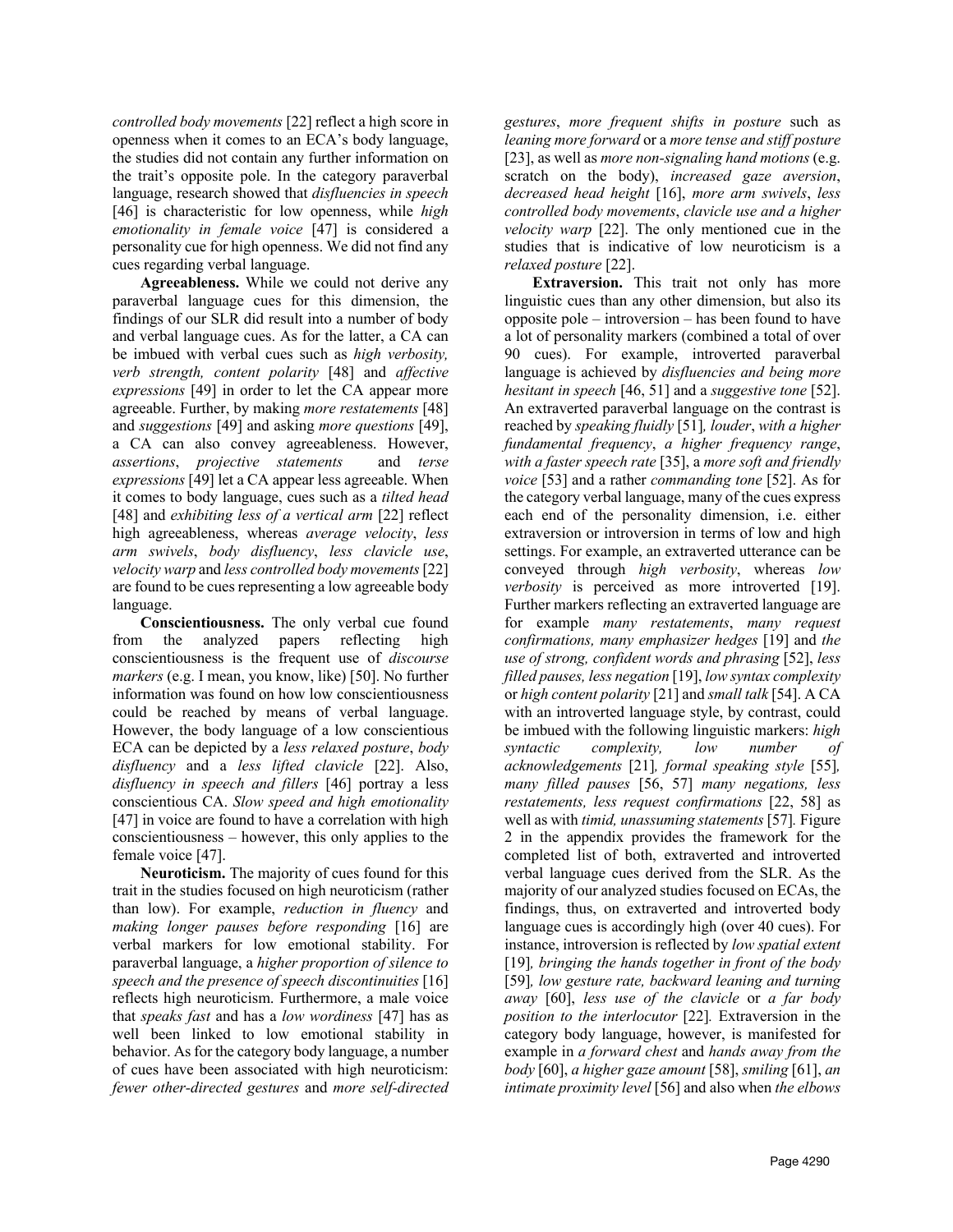*move away from the body during gesturing* [23]. Furthermore, an extraverted ECA could be displayed by a more *tilted head, a higher gaze amount and gestures with greater frequency* [58]*.* The complete framework of body language cues for the dimension extraversion (introversion) and further cues for all five dimensions can be found in figure 2 in the appendix.

## **5. Discussion**

The design of CA personality has gained widespread attention in research and practice [7, 9]. However, a comprehensive overview of what constitutes CA personality and how to design a CA to exhibit certain personality traits is lacking. Our research addresses this gap by systematically analyzing existing studies and developing a framework of personality cues for CAs. In total, we identified 148 cues that were classified into three categories and were based on the Big Five personality traits. Most cues can be found for the dimension extraversion (and its opposite pole introversion) – these findings about personality cues of extraversion are in line with a large body of research, as this trait has received the most attention in linguistic studies [31, 62, 63]. Compared to extraversion, the remaining dimensions (specifically the traits openness to experience and conscientiousness) contain fewer cues, causing an imbalance in the framework. In the following, we discuss the contributions and implications of our work.

## **5.1 Theoretical Contributions and Practical Implications**

The theoretical contributions of our work are threefold. First, our framework of personality cues for CAs provides a comprehensive overview of the current state of research on CA personality. While previous research has demonstrated that certain cues in the CA design lead to personality attributions among users [43], our framework offers a more holistic understanding of which cues have been used for which personality traits. This helps researchers to better position their work and identify future research opportunities. With our focus on personality cues, our framework differs from and extends previous research, such as the taxonomy developed by Feine et al. [7] or the classification provided by Seeger et al. [64], which examines and classifies social cues on a more general level without establishing a link to the concept of personality. Second, our framework sheds light on the differences between different personality traits and different types of cues. While extant research has focused on the personality trait of extraversion [63], mostly using verbal and body language cues, there are several blind spots in this research area. For example, our findings for extraverted paraverbal language cues were far less than those for the other two communication categories, and the dimension agreeableness having no paraverbal cues at all. In fact, cues for the category paraverbal language have been rather neglected throughout all five dimensions. Furthermore, the cues found for the personality dimensions openness (to experience) and conscientiousness are so few, that it might not be enough to create a holistic CA personality with them. While research on human-human interaction has shown that these types of cues also occur in verbal, paraverbal or body language, CA research has not investigated them so far. This implies that more studies are needed on personality traits such as openness (to experience) and conscientiousness, but also on agreeableness and neuroticism in order to close this research gap. Third, in our analysis, we also found that some results were not completely free of contradictions: some few cues have been found to both positively and negatively influence the manifestation of a certain personality trait. For example, using more filler words convey high conscientiousness in verbal language [50], however, less fillers in speech have as well been shown to correlate with low conscientiousness in paraverbal language [46]. This finding suggests that there are other contextual factors at play that shape users' personality perceptions of CAs. This highlights the need to take users' individual differences into account when studying CA personality.

Our research also offers interesting practical implications. First, CA designers can use our framework to analyze their own CAs and identify personality cues. This could help them to identify possible unwanted effects on the perception of their CA. Moreover, designers who aim to develop a new CA could use our framework to give the CA a very specific personality that corresponds to the organizations' image. For example, in a banking context, a different personality could be appropriate than in a shopping context. Our framework supports designers in translating these needs into concrete design decisions. For instance, a more formal language style could be used for a CA at a financial institution. Second, our framework highlights the need of practitioners to not only address the topic of CA personality on a superficial level. This is because even rather subtle cues, such as word fillers, longer pauses before responding, or a higher gaze amount can, for example, lead to perceptions of the CA as being more human-like.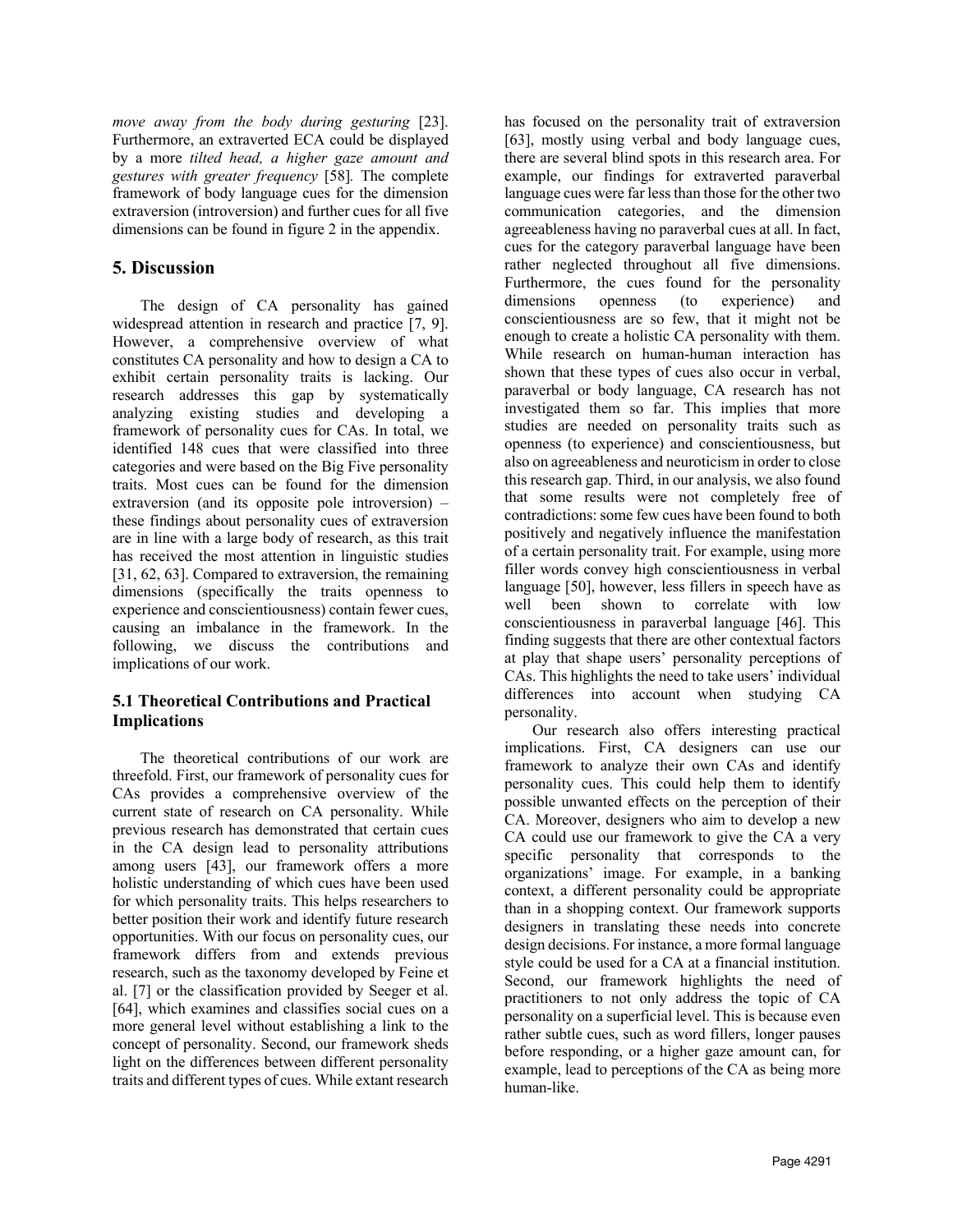#### **5.2 Limitations**

As with any literature review, there are certain limitations to our work. First, although we followed established guidelines, our search strategy might have missed relevant publications. Since we focused specifically on CAs and studies that describe a clear relationship between a cue and perceived personality, a different approach might have resulted in a different framework. Moreover, due to the broad scope of our literature search, we identified a rather diverse set of papers from different domains. While some were more technical, other focused more on understanding user perceptions and treated the actual implementation of the CA as a black box. However, we believe that both approaches are valid and including their results increases the generalizability of our framework.

Second, to develop our framework, we drew upon existing classifications of cues [33, 34] and personality traits [17, 18]. We acknowledge that there are different classifications for both, which would result in a different framework. However, we argue that the existing classifications that we used are suitable because they are well accepted theories and have been found to be stable across cultures as well as observers [17, 18].

#### **5.3 Future Research**

Our study also offers several promising directions for future research. First, our framework shows that there are several blind spots in existing research. More specifically, some personality traits and cues have not been studied yet, even though research from humanhuman interaction shows their importance. Therefore, future research is needed to fill these gaps and provide a more complete picture of what constitutes CA personality.

Second, one finding of our analysis was that there are a few inconsistent findings with regard to some cues. As noted before, this suggests that individual differences (e.g., users' own personality) may also play a role [15]. Future research could extend our framework to also consider these individual factors. In addition, more empirical research is needed to better understand the interplay between personality cues and individual user characteristics (e.g., personality, gender, cultural background).

Third, there are also numerous opportunities to apply our framework to the design of CA artifacts. For example, based on the identified cues, research could develop CAs that adapt their personality based on users' personalities and their individual preferences in communication style. Such adaptation could be

performed automatically by the CA or manually by its user.

Finally, more interdisciplinary research is needed to better understand the ethical and societal implications of providing CAs with personality cues. While our framework illustrates that many cues have been found to lead to personality perceptions, such effects might not be appropriate or desired for all CAs. For example, these cues could also be used to unconsciously manipulate users in order to sell them products or increase their willingness to disclose personal information.

#### **6. Conclusion**

The aim of our research was to provide a framework of personality cues for CAs. Therefore, we conducted a SLR following the approach by Webster and Watson [25]. We analyzed 22 publications in the field of HCI and IS research and structured our framework based on the Big Five personality traits taxonomy. The identified cues manifesting each of the five personality dimensions were then classified into the three communication categories verbal, paraverbal and body language. Our framework contributes to IS research by providing an overview of personality cues manifested in verbal and non-verbal language and should be a useful resource for researchers and practitioners aiming to design CAs with a particular personality. While our analyzed set of papers contained a number of cues for all five personality dimensions, the results of our SLR also showed the imbalance of specific cues. Future research thus needs to fill these gaps and provide a more a complete picture of what exhibits CA personality.

## **7. References**

- [1] Luxton, D.D., "Ethical implications of conversational agents in global public health", Bulletin of the World Health Organization 98(4), 2020, pp. 285.
- [2] Io, H.N., and C.B. Lee, "Chatbots and conversational agents: A bibliometric analysis", 2017 IEEE International Conference on Industrial Engineering and Engineering Management (IEEM), (2017), 215–219.
- [3] Brendel, A.B., M. Mirbabaie, T.-B. Lembcke, and L. Hofeditz, "Ethical Management of Artificial Intelligence", Sustainability 13(4), 2021, pp. 1974.
- [4] Gnewuch, U., S. Morana, and A. Maedche, "Towards Designing Cooperative and Social Conversational Agents for Customer Service", ICIS, (2017).
- [5] Kocaballi, A.B., L. Laranjo, J. Quiroz, et al., Conversational Agents for Health and Wellbeing, 2020.
- [6] Strohmann, T., D. Siemon and S. Robra-Bissantz, "Introducing the Virtual Companion Canvas – Towards Designing Collaborative Agents : Extended Abstract",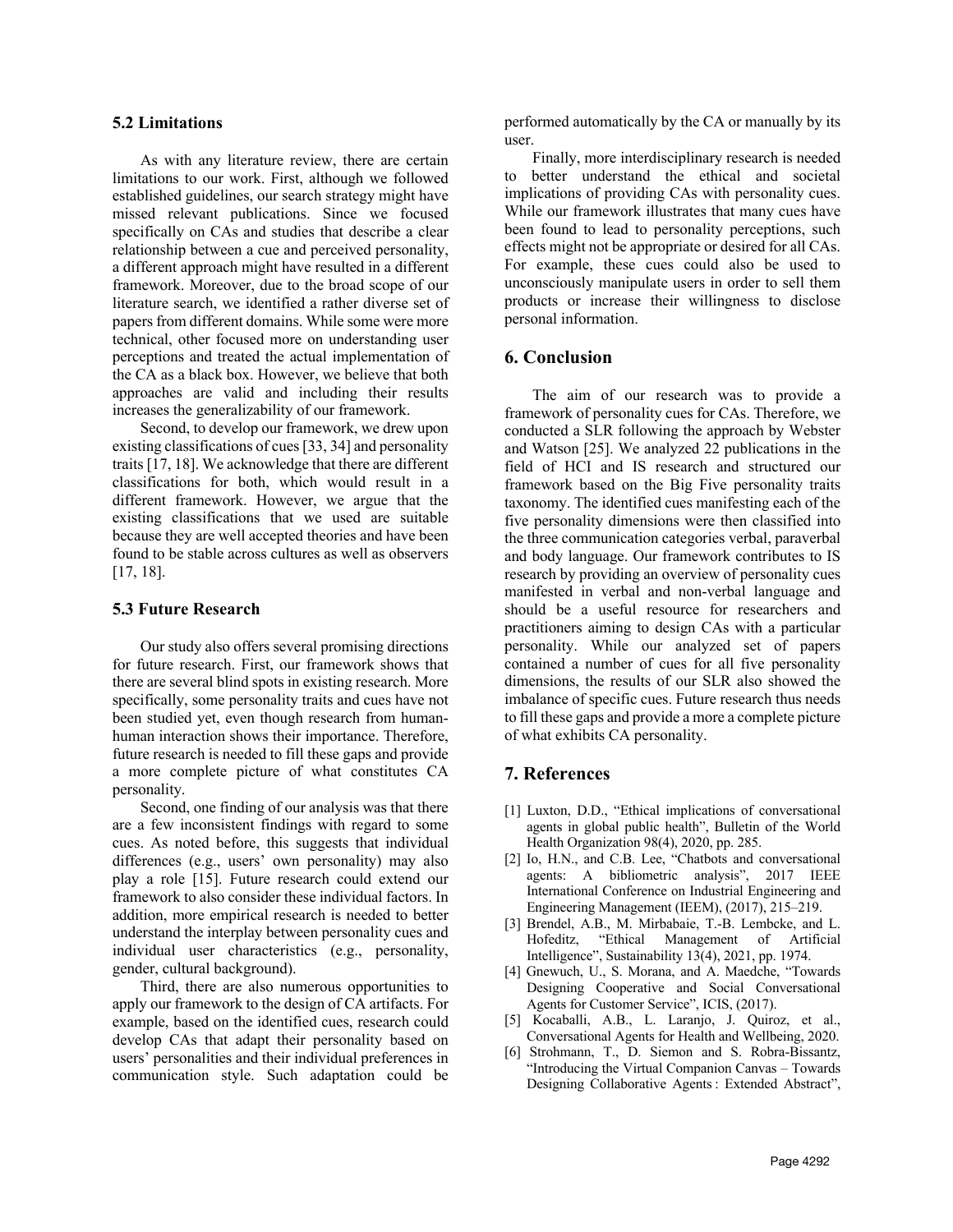Proceedings of the Workshop on Designing User Assistance in Intelligent Systems, Stockholm, Sweden, 2019. Ed.: S. Morana, 2019.

- [7] Feine, J., U. Gnewuch, S. Morana, and A. Maedche, "A Taxonomy of Social Cues for Conversational Agents", International Journal of Human-Computer Studies 132, 2019, pp. 138–161.
- [8] McTear, M., Z. Callejas, and D. Griol, The conversational interface: Talking to smart devices, Springer, 2016.
- [9] Diederich, S., A. Brendel, S. Morana, and L. Kolbe, "On the Design of and Interaction with Conversational Agents: An Organizing and Assessing Review of Human-Computer Interaction Research", Journal of the Association for Information Systems, 2022.
- [10] Isbister, K., and P. Doyle, "Design and evaluation of embodied conversational agents: A proposed taxonomy", The first international joint conference on autonomous agents & multi-agent systems, Citeseer (2002).
- [11] Araujo, T., "Living up to the chatbot hype: The influence of anthropomorphic design cues and communicative agency framing on conversational agent and company perceptions", Computers in Human Behavior 85, 2018, pp. 183–189.
- [12] Go, E., and S.S. Sundar, "Humanizing chatbots: The effects of visual, identity and conversational cues on humanness perceptions", Computers in Human Behavior 97, 2019, pp. 304–316.
- [13] Bouchet, F., and J.-P. Sansonnet, "Intelligent agents" with personality: From adjectives to behavioral schemes", In Cognitively Informed Intelligent Interfaces: Systems Design and Development. IGI Global, 2012, 177–200.
- [14] Grudin, J., and R. Jacques, "Chatbots, Humbots, and the Quest for Artificial General Intelligence", Proceedings of the 2019 CHI Conference on Human Factors in Computing Systems - CHI '19, ACM Press (2019), 1– 11.
- [15] Ahmad, R., D. Siemon, and S. Robra-Bissantz, "Communicating with Machines: Conversational Agents with Personality and the Role of Extraversion", Proceedings of the 54th Hawaii International Conference on System Sciences, (2021), 4043.
- [16] Neff, M., N. Toothman, R. Bowmani, J.E.F. Tree, and M.A. Walker, "Don't scratch! Self-adaptors reflect emotional stability", International Workshop on Intelligent Virtual Agents, Springer (2011), 398–411.
- [17] Goldberg, L.R., "An Alternative 'Description of Personality': The Big-Five Factor Structure",
- [18] McCrae, R.R., and O.P. John, "An introduction to the five-factor model and its applications", Journal of personality 60(2), 1992, pp. 175–215.
- [19] Hanna, N., and D. Richards, "The influence of users' personality on the perception of intelligent virtual agents' personality and the trust within a collaborative context", International Workshop on Multiagent Foundations of Social Computing, Springer (2015), 31– 47.
- [20] Ball, G., and J. Breese, "Emotion and personality in a conversational agent", Embodied conversational agents 189, 2000.
- [21] Neff, M., Y. Wang, R. Abbott, and M. Walker, "Evaluating the Effect of Gesture and Language on Personality Perception in Conversational Agents", Intelligent Virtual Agents, Springer (2010), 222–235.
- [22] Smith, H.J., and M. Neff, "Understanding the impact of animated gesture performance on personality perceptions", ACM Transactions on Graphics (TOG) 36(4), 2017, pp. 1–12.
- [23] Tolins, J., K. Liu, Y. Wang, J.E.F. Tree, M. Walker, and M. Neff, "A multimodal motion-captured corpus of matched and mismatched extravert-introvert conversational pairs", Proceedings of the Tenth International Conference on Language Resources and Evaluation (LREC'16), (2016), 3469–3476.
- [24] Hu, T., A. Xu, Z. Liu, et al., "Touch Your Heart: A Tone-aware Chatbot for Customer Care on Social Media", arXiv:1803.02952 [cs], 2018.
- [25] Webster, J., and R. Watson, "Analyzing the Past to Prepare for the Future: Writing a Literature Review", MIS Quarterly 26, 2002.
- [26] McCrae, R.R., and P.T. Costa Jr, "Personality trait structure as a human universal.", American psychologist 52(5), 1997, pp. 509.
- [27] Haslam, N., Introduction to personality and intelligence, Sage, 2007.
- [28] Matz, S., Y.W.F. Chan, and M. Kosinski, "Models of personality", In Emotions and Personality in Personalized Services. Springer, 2016, 35–54.
- [29] Feist, J., and G.J. Feist, "Theories of Personality", Yogyakarta: Pustaka Pelajar, 2009.
- [30] Boyd, R.L., and J.W. Pennebaker, "Language-based personality: a new approach to personality in a digital world", Current Opinion in Behavioral Sciences 18, 2017, pp. 63–68.
- [31] Mairesse, F., and M.A. Walker, "Towards personalitybased user adaptation: psychologically informed stylistic language generation", User Modeling and User-Adapted Interaction 20(3), 2010, pp. 227–278.
- [32] Allport, G.W., "Personality: A psychological interpretation.", 1937.
- [33] Mehrabian, A., and S. Ferris, "Inference of attitudes form nonverbal communication in two channel", Journal of Consulting Psychology 13, 1967, pp. 37–58.
- [34] Mehrabian, A., and M. Wiener, "Decoding of inconsistent communications.", Journal of personality and social psychology  $6(1)$ , 1967, pp. 109.
- [35] Nass, C., and K.M. Lee, "Does computer-synthesized speech manifest personality? Experimental tests of recognition, similarity-attraction, and consistencyattraction.", Journal of experimental psychology: applied 7(3), 2001, pp. 171.
- [36] Weizenbaum, J., "ELIZA—a computer program for the study of natural language communication between man and machine", Communications of the ACM 9(1), 1966, pp. 36–45.
- [37] Qiu, L., and I. Benbasat, "Evaluating anthropomorphic product recommendation agents: A social relationship perspective to designing information systems", Journal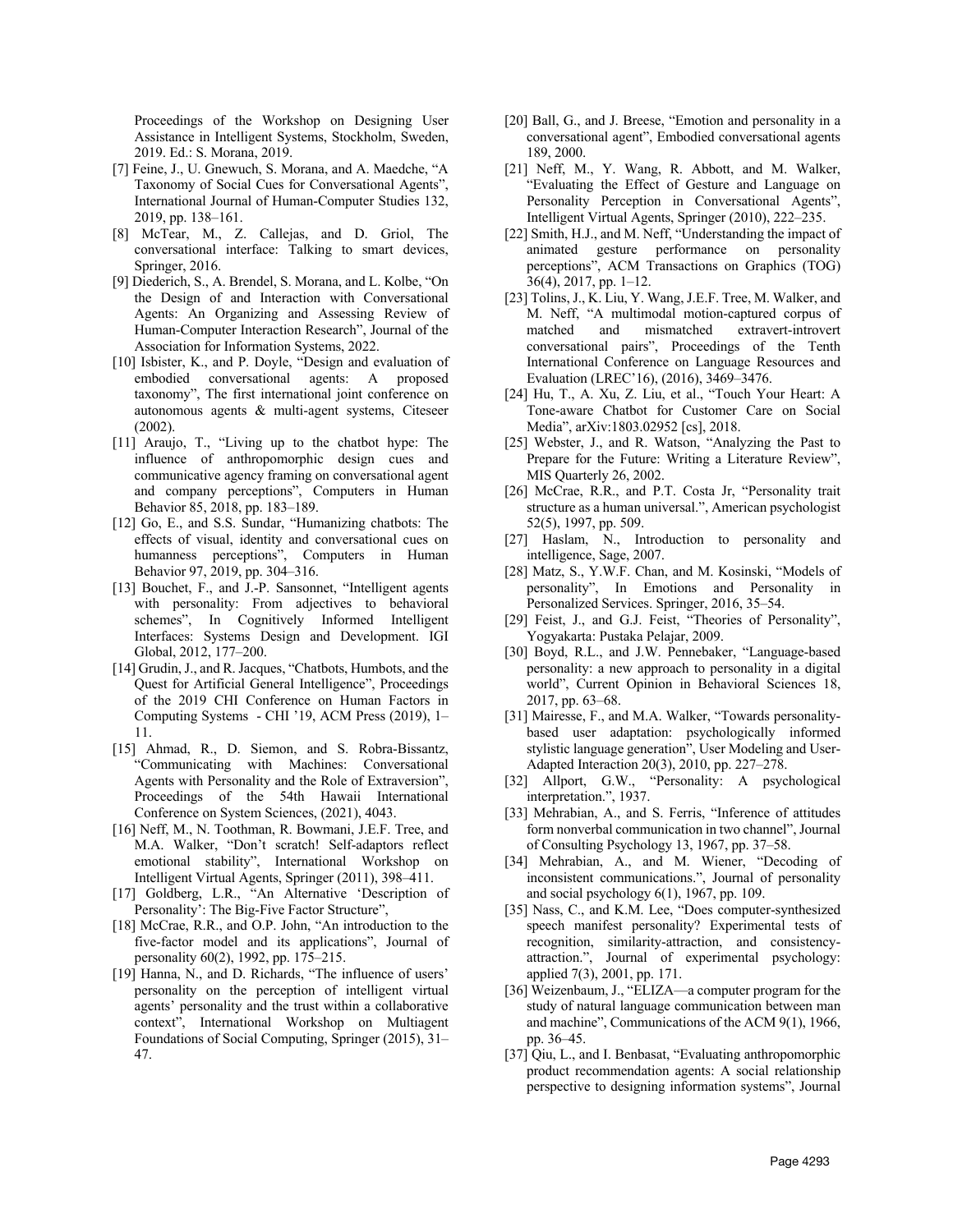of management information systems 25(4), 2009, pp. 145–182.

- [38] Seymour, M., L.I. Yuan, A. Dennis, K. Riemer, and others, "Have We Crossed the Uncanny Valley? Understanding Affinity, Trustworthiness, and Preference for Realistic Digital Humans in Immersive Environments", Journal of the Association for Information Systems 22(3), 2021, pp. 9.
- [39] Von Der Pütten, A.M., N.C. Krämer, and J. Gratch, "1 Who\' s there? Can a Virtual Agent Really Elicit Social Presence?", 2009.
- [40] Schroeder, J., and M. Schroeder, "Trusting in Machines: How Mode of Interaction Affects Willingness to Share Personal Information with Machines", Proceedings of the 51st Hawaii International Conference on System Sciences, (2018).
- [41] Schmitt, A., N. Zierau, A. Janson, and J.M. Leimeister, "Voice as a Contemporary Frontier of Interaction Design", European Conference on Information Systems (ECIS), (2021).
- [42] Epley, N., A. Waytz, and J.T. Cacioppo, "On seeing human: a three-factor theory of anthropomorphism.", Psychological review 114(4), 2007, pp. 864.
- [43] Nass, C., and Y. Moon, "Machines and Mindlessness: Social Responses to Computers", Journal of Social Issues 56(1), 2000, pp. 81–103.
- [44] Gnewuch, U., S. Morana, M.T. Adam, and A. Maedche, "The Chatbot is typing...'-The Role of Typing Indicators in Human-Chatbot Interaction", Proceedings of the 17th Annual Pre-ICIS Workshop on HCI Research in MIS, (2018), 0–5.
- [45] Gnewuch, U., S. Morana, M. Adam, and A. Maedche, "Faster is not always better: understanding the effect of dynamic response delays in human-chatbot interaction", 2018.
- [46] Aylett, M.P., A. Vinciarelli, and M. Wester, "Speech synthesis for the generation of artificial personality", IEEE transactions on affective computing 11(2), 2020, pp. 361–372.
- [47] Lee, S., G. Lee, S. Kim, and J. Lee, "Expressing Personalities of Conversational Agents through Visual and Verbal Feedback", Electronics 8(7), 2019, pp. 794.
- [48] Hanna, N., and D. Richards, "Measuring the effect of personality on human-iva shared understanding", Proceedings of the 2014 international conference on autonomous agents and multi-agent systems, (2014), 1643–1644.
- [49] Li, J., M.X. Zhou, H. Yang, and G. Mark, "Confiding in and listening to virtual agents: The effect of personality", Proceedings of the 22nd International Conference on Intelligent User Interfaces, (2017), 275– 286.
- [50] Wester, M., M. Aylett, M. Tomalin, and R. Dall, "Artificial personality and disfluency", Sixteenth Annual Conference of the International Speech Communication Association, (2015).
- [51] Isbister, K., and C. Nass, "Consistency of personality in interactive characters: verbal cues, non-verbal cues, and user characteristics", International Journal of Human-Computer Studies 53(2), 2000, pp. 251–267.
- [52] Ma, X., E. Yang, and P. Fung, "Exploring perceived emotional intelligence of personality-driven virtual agents in handling user challenges", The World Wide Web Conference, (2019), 1222–1233.
- [53] Chen, Z., Y. Lu, M.P. Nieminen, and A. Lucero, "Creating a Chatbot for and with Migrants: Chatbot Personality Drives Co-Design Activities", Proceedings of the 2020 ACM Designing Interactive Systems Conference, (2020), 219–230.
- [54] Akbar, F., T. Grover, G. Mark, and M.X. Zhou, "The Effects of Virtual Agents' Characteristics on User Impressions and Language Use", Proceedings of the 23rd International Conference on Intelligent User Interfaces Companion, (2018), 1–2.
- [55] Chen, Y., A. Naveed, and R. Porzel, "Behavior and preference in minimal personality: A study on embodied conversational agents", International conference on multimodal interfaces and the workshop on machine learning for multimodal interaction, (2010), 1–4.
- [56] Partala, T., V. Surakka, and J. Lahti, "Affective effects of agent proximity in conversational systems", Proceedings of the third Nordic conference on Humancomputer interaction, (2004), 353–356.
- [57] Gnewuch, U., M. Yu, and A. Maedche, "The effect of perceived similarity in dominance on customer selfdisclosure to chatbots in conversational commerce", Proceedings of the 28th European Conference on Information Systems (ECIS 2020), (2020).
- [58] Koda, T., and T. Ishioh, "Analysis of the Effect of Agent's Embodiment and Gaze Amount on Personality Perception", Proceedings of the 4th International Workshop on Multimodal Analyses Enabling Artificial Agents in Human-Machine Interaction, (2018), 1–5.
- [59] Rayon, A., T. Gonzalez, and D. Novick, "Analysis of gesture frequency and amplitude as a function of personality in virtual agents", Proceedings of the Workshop on Multimodal Analyses enabling Artificial Agents in Human-Machine Interaction, (2016), 3–9.
- [60] Hu, C., M.A. Walker, M. Neff, and J.E.F. Tree, "Storytelling agents with personality and adaptivity", International Conference on Intelligent Virtual Agents, Springer (2015), 181–193.
- [61] Cafaro, A., H.H. Vilhjálmsson, T.W. Bickmore, D. Heylen, and D. Schulman, "First impressions in useragent encounters: the impact of an agent's nonverbal behavior on users' relational decisions", Proceedings of the 2013 international conference on Autonomous agents and multi-agent systems, (2013), 1201–1202.
- [62] Mairesse, F., M.A. Walker, M.R. Mehl, and R.K. Moore, "Using Linguistic Cues for the Automatic Recognition of Personality in Conversation and Text", Journal of Artificial Intelligence Research 30, 2007, pp. 457–500.
- [63] Robert, L.P., R. Alahmad, C. Esterwood, S. Kim, S. You, and Q. Zhang, "A Review of Personality in Human Robot Interactions", arXiv preprint arXiv:2001.11777, 2020.
- [64] Seeger, A.-M., J. Pfeiffer, and A. Heinzl, "Texting with human-like conversational agents: Designing for anthropomorphism", Journal of the Association for Information Systems: JAIS, 2021, pp. tba.